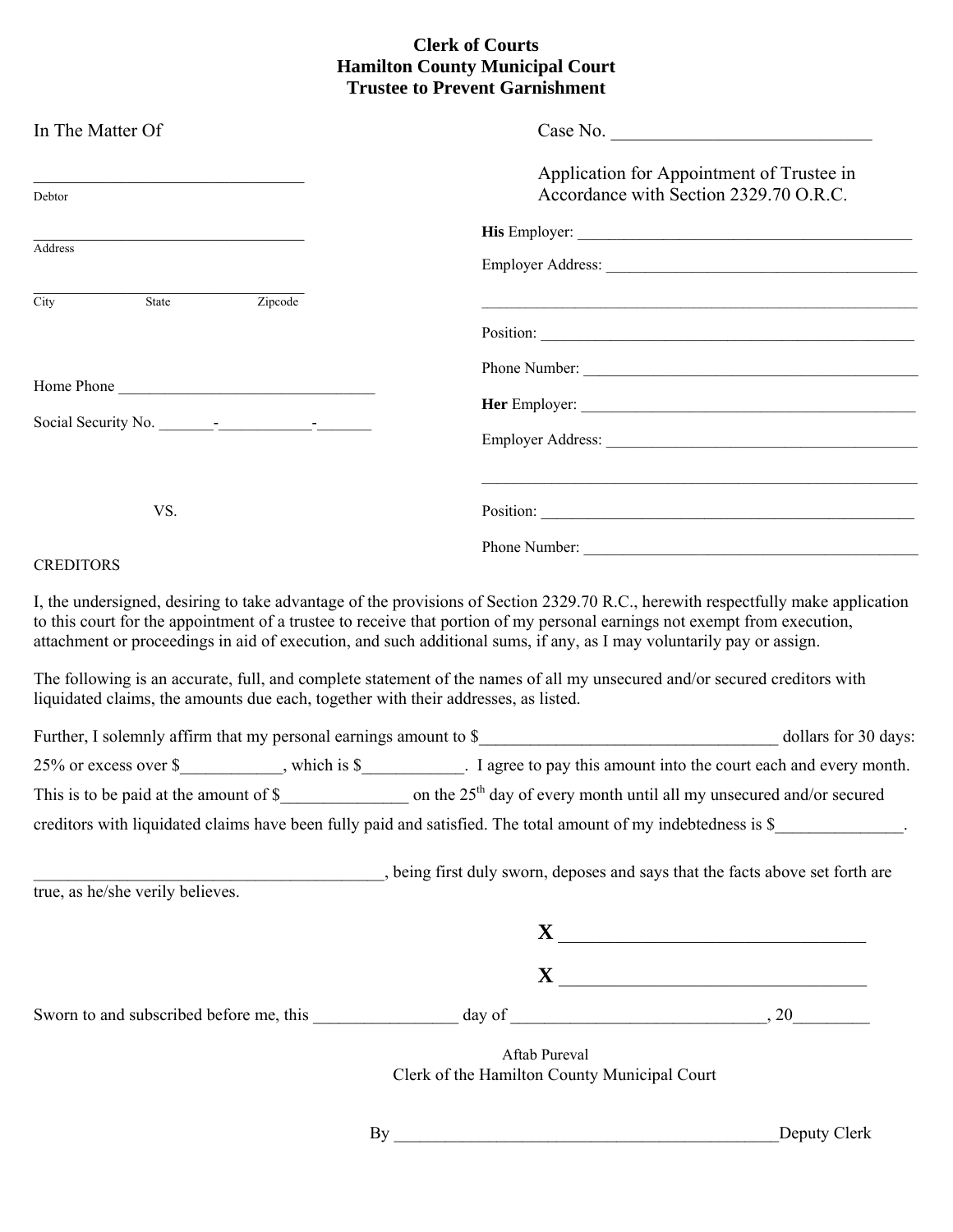|     | <b>Creditor</b>                                                                                                                   | Account No. or Case No.                        | <b>Amount Owed</b>          |
|-----|-----------------------------------------------------------------------------------------------------------------------------------|------------------------------------------------|-----------------------------|
| (1) | $\begin{tabular}{ c c } \hline \multicolumn{3}{ c }{\textbf{Creditor}} \end{tabular}$                                             |                                                | $\mathbb{S}$                |
|     |                                                                                                                                   |                                                |                             |
|     |                                                                                                                                   |                                                |                             |
|     | Address                                                                                                                           |                                                |                             |
|     | City, State, Zip Code                                                                                                             |                                                |                             |
|     |                                                                                                                                   |                                                |                             |
|     |                                                                                                                                   |                                                | $\mathbb{S}$                |
| (2) | Creditor                                                                                                                          | <u> 1999 - Jan Barbara Barat, prima popula</u> |                             |
|     | <u> 1989 - Johann Barbara, martxa alemaniar amerikan personal (h. 1989).</u>                                                      |                                                |                             |
|     | Address                                                                                                                           |                                                |                             |
|     |                                                                                                                                   |                                                |                             |
|     | City, State, Zip Code                                                                                                             |                                                |                             |
|     |                                                                                                                                   |                                                |                             |
| (3) | <u> 2008 - Andrea Andrew Maria (h. 1878).</u><br>Creditor                                                                         |                                                | $\mathbb{S}$                |
|     |                                                                                                                                   |                                                |                             |
|     | <u> 1980 - Jan James James, politik eta idazleari (h. 1980).</u><br>Address                                                       |                                                |                             |
|     |                                                                                                                                   |                                                |                             |
|     | City, State, Zip Code                                                                                                             |                                                |                             |
|     |                                                                                                                                   |                                                |                             |
| (4) | $\overline{\text{Creditor}}$                                                                                                      | <u> Alexander (f. 1989)</u>                    | $\mathbb{S}$                |
|     |                                                                                                                                   |                                                |                             |
|     | Address                                                                                                                           |                                                |                             |
|     |                                                                                                                                   |                                                |                             |
|     | City, State, Zip Code                                                                                                             |                                                |                             |
|     |                                                                                                                                   |                                                |                             |
| (5) | Creditor                                                                                                                          |                                                | $\mathcal{S}_{\mathcal{L}}$ |
|     |                                                                                                                                   |                                                |                             |
|     | Address                                                                                                                           |                                                |                             |
|     |                                                                                                                                   |                                                |                             |
|     | City, State, Zip Code                                                                                                             |                                                |                             |
|     |                                                                                                                                   |                                                |                             |
| (6) | <u> 1980 - Johann Barn, mars ann an t-Amhain Aonaich an t-Aonaich an t-Aonaich an t-Aonaich an t-Aonaich an t-Aon</u><br>Creditor |                                                | \$                          |
|     |                                                                                                                                   |                                                |                             |
|     | Address                                                                                                                           |                                                |                             |
|     |                                                                                                                                   |                                                |                             |
|     | City, State, Zip Code                                                                                                             |                                                |                             |
|     |                                                                                                                                   |                                                |                             |
| (7) | <u> 1980 - Jan Barat, margaret eta bat erroman erroman erroman erroman erroman erroman erroman erroman erroman e</u>              |                                                | \$                          |
|     | Creditor                                                                                                                          |                                                |                             |
|     | Address                                                                                                                           |                                                |                             |
|     |                                                                                                                                   |                                                |                             |
|     |                                                                                                                                   |                                                |                             |

City, State, Zip Code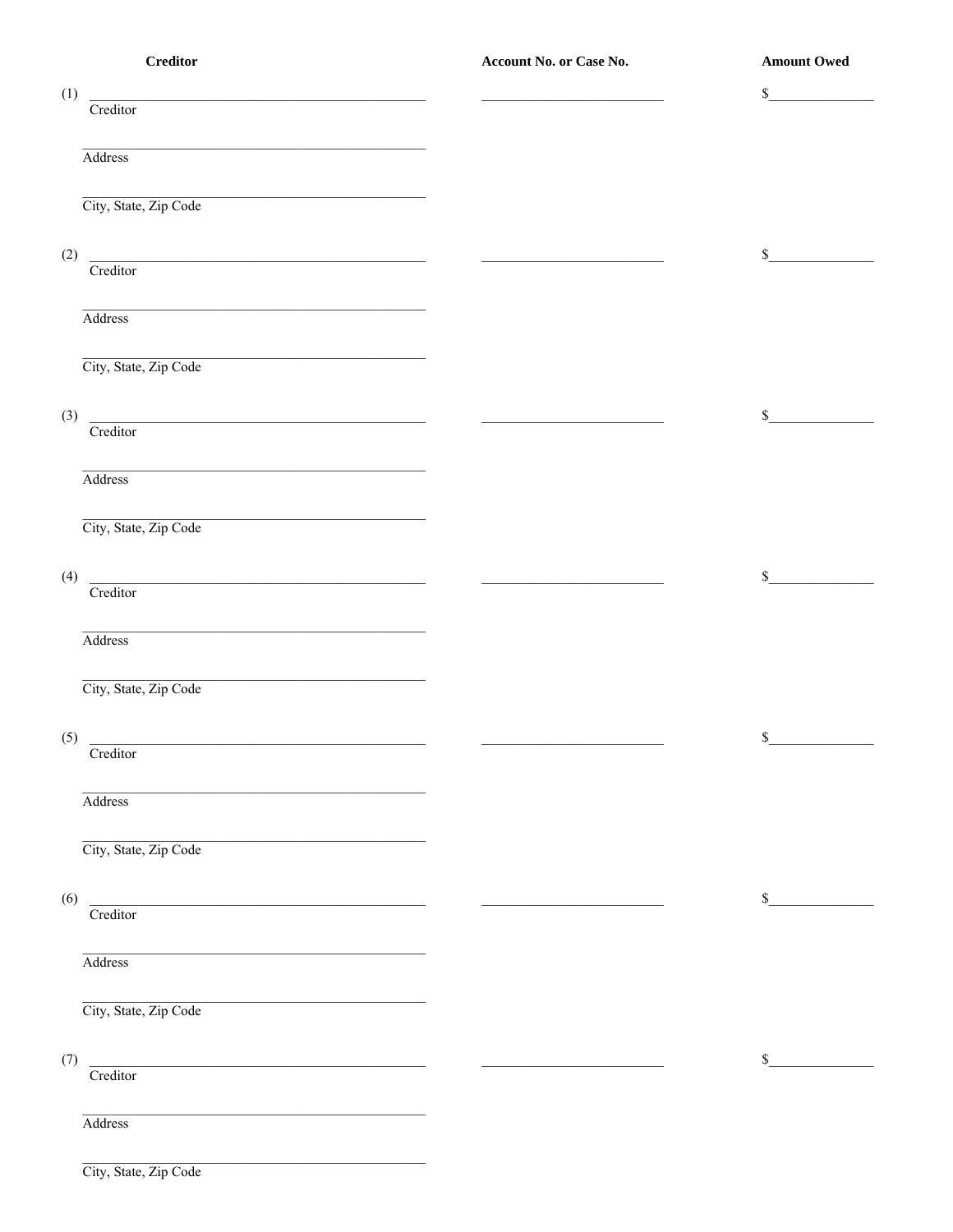| $\bf Creditor$                                                                                                                                  | Account No. or Case No.                          | <b>Amount Owed</b> |
|-------------------------------------------------------------------------------------------------------------------------------------------------|--------------------------------------------------|--------------------|
| (8)<br>Creditor                                                                                                                                 |                                                  | \$                 |
| Address                                                                                                                                         |                                                  |                    |
| City, State, Zip Code                                                                                                                           |                                                  |                    |
| (9)<br>Creditor                                                                                                                                 | <u> 1980 - Andrea Andrew Maria III, martin a</u> | $\mathbb S$        |
| the contract of the contract of the contract of the contract of the contract of the contract of<br>Address                                      |                                                  |                    |
| <u> 1989 - Johann John Stone, meil er fan de ferskearre fan de ferskearre fan de ferskearre fan de ferskearre fan</u><br>City, State, Zip Code  |                                                  |                    |
|                                                                                                                                                 |                                                  | \$                 |
| $(10)$ Creditor<br><u> 1989 - Johann Barbara, martxa alemaniar arg</u>                                                                          |                                                  |                    |
| Address                                                                                                                                         |                                                  |                    |
| City, State, Zip Code                                                                                                                           |                                                  |                    |
| $(11)$ Creditor                                                                                                                                 |                                                  | \$                 |
| Address                                                                                                                                         |                                                  |                    |
| City, State, Zip Code                                                                                                                           |                                                  |                    |
| $(12)$ $-$<br><u> 1989 - Johann Stoff, deutscher Stoff, der Stoff, der Stoff, der Stoff, der Stoff, der Stoff, der Stoff, der S</u><br>Creditor |                                                  | $\mathbb{S}$       |
| Address                                                                                                                                         |                                                  |                    |
| City, State, Zip Code                                                                                                                           |                                                  |                    |
| $\frac{(13)}{\text{Creditor}}$                                                                                                                  |                                                  | \$                 |
| Address                                                                                                                                         |                                                  |                    |
| City, State, Zip Code                                                                                                                           |                                                  |                    |
| $(14)$<br>Creditor                                                                                                                              |                                                  | \$                 |
|                                                                                                                                                 |                                                  |                    |
| Address                                                                                                                                         |                                                  |                    |